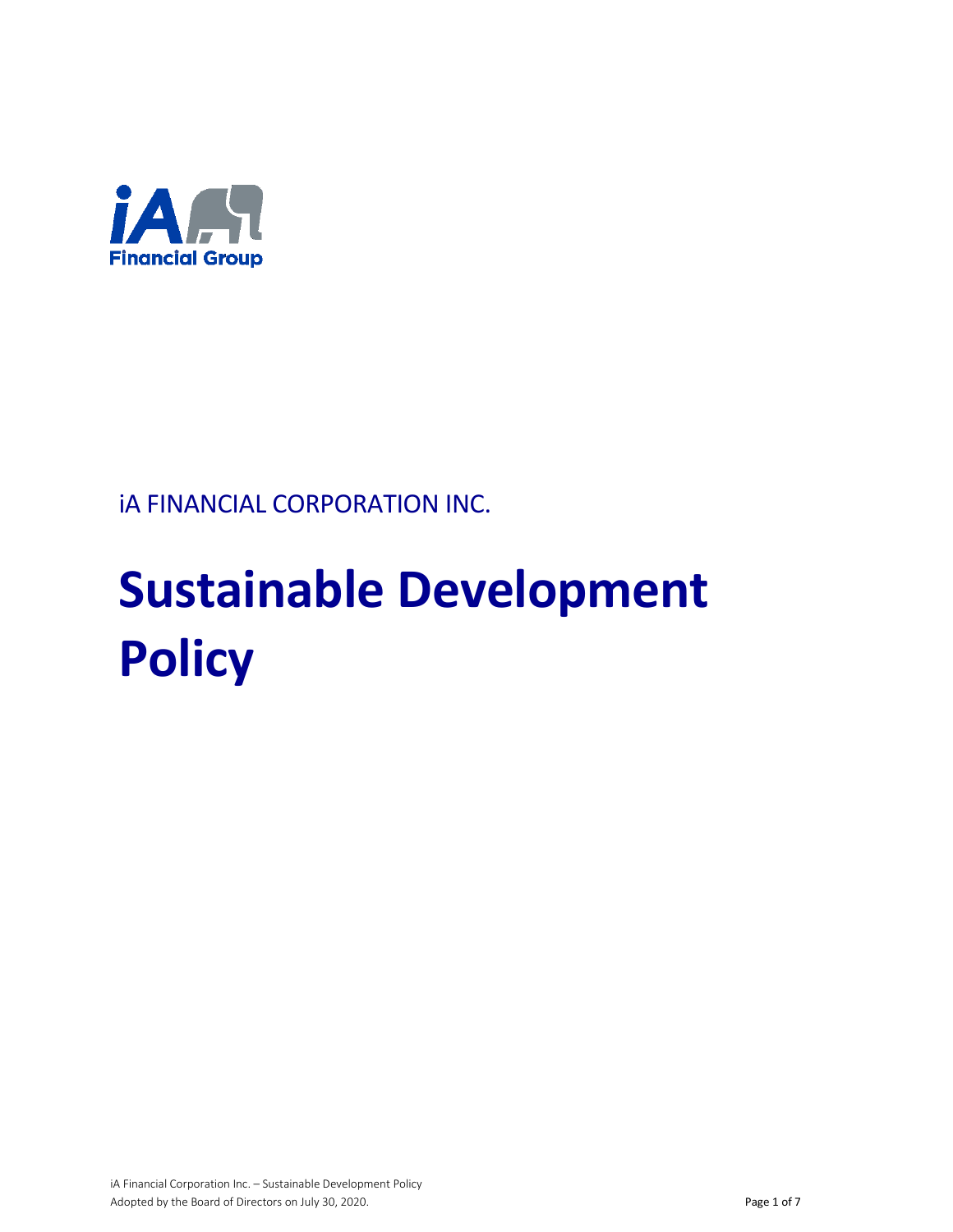# 1. Introduction

#### A. Purpose

Sustainable development is a mode of development that aims to meet the needs of the present without compromising the ability of future generations to meet their own needs. It is an integral part of the strategies and operations of iA Financial Corporation Inc. and its subsidiaries (hereinafter referred to individually and collectively as "iA Financial Group").

By adopting this *Sustainable Development Policy* (hereinafter the "Policy"), the Board of Directors of iA Financial Corporation Inc. has clearly expressed the company's commitment to creating economic and social value and its desire to share its sustainable development goals and guidelines with its various stakeholders.

#### B. Objectives

This Policy aims to achieve the following objectives:

- 1) Establish a sustainable development reference framework, including results disclosure.
- 2) Clearly define guidelines for iA Financial Group's reflection, strategy and actions regarding sustainable development.
- 3) Identify sustainability objectives and best practices to follow, taking into consideration iA Financial Group's operations and environment.

#### C. Scope and application

This Policy applies to all iA Financial Group activities.

# 2. Roles and responsibilities

The iA Financial Group *Sustainable Development Policy* is the responsibility of the Director of Investor Relations and Public Affairs. It is approved by the Board of Directors upon recommendation from the Governance and Ethics Committee.

#### A. Governance and Ethics Committee

This committee of the Board of Directors is responsible for monitoring iA Financial Group's sustainable development framework and examines the company's strategy in this area. As such, it is responsible for reviewing the Policy and recommending its approval to the Board. Moreover, it keeps the Board informed of the status of sustainable development at iA Financial Group.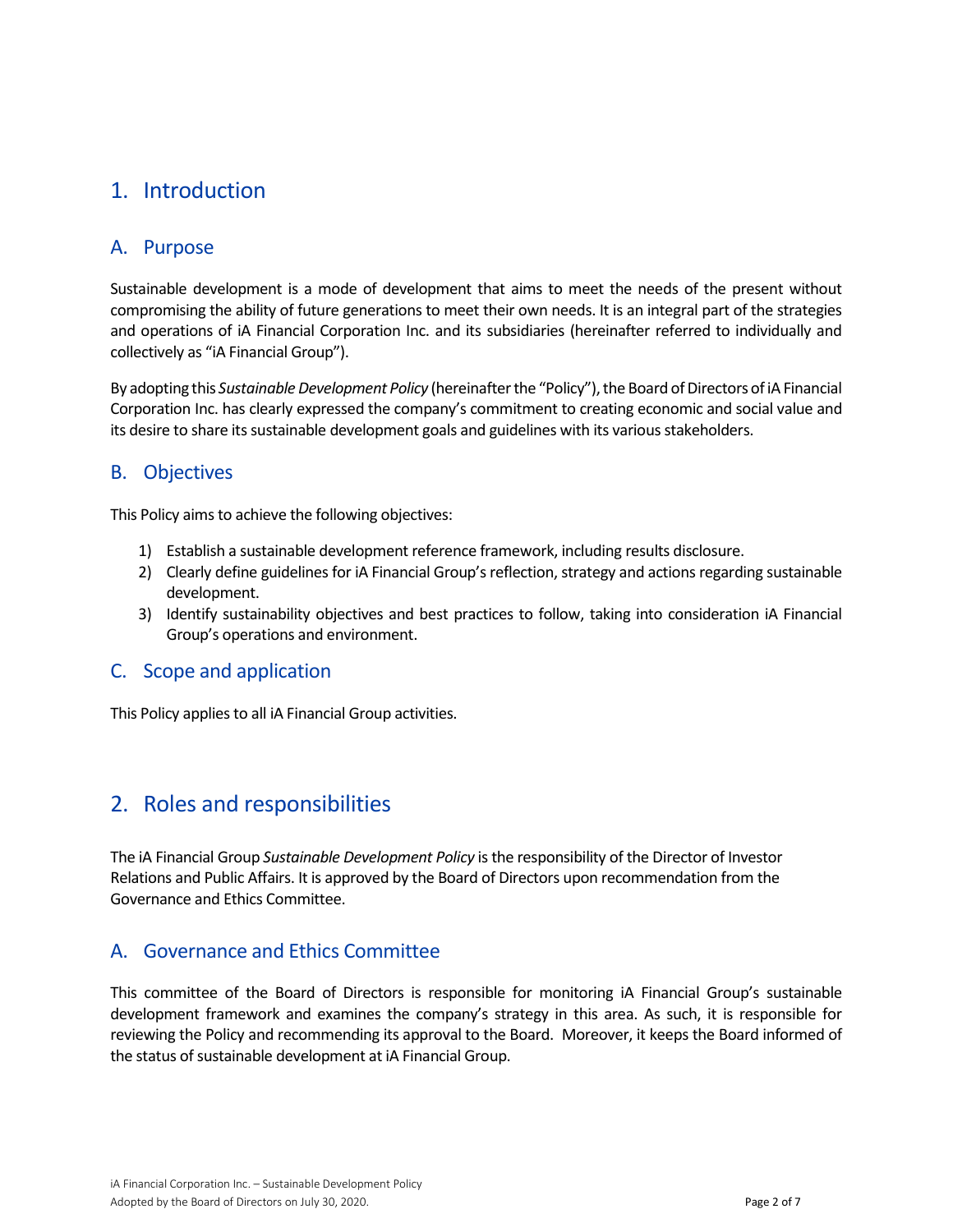#### B. Investor Relations and Public Affairs Department

The Investor Relations and Public Affairs Department is responsible for the implementation of the Policy within iA Financial Group and for ensuring the continuity and advancement of iA Financial Group's sustainability achievements. It is also responsible for communicating these achievements through the annual *Sustainability Report* and other means.

#### C. Sustainability Steering Committee

This committee, chaired by the Director of Investor Relations and Public Affairs, is composed of members of management from iA Financial Group's various business lines and departments. It is responsible for defining iA Financial Group's sustainable development strategy and establishing its sustainability objectives.

More specifically, its mandate is to:

- Establish the company's sustainable development strategy, objectives and targets.
- Set priorities and timelines and make recommendations.
- Approve action plans for the implementation of new projects.
- Monitor progress.
- Allocate adequate resources to achieve established objectives.
- Ensure communication and coordination.

#### D. Extended Advisory Committee

This committee is made up of more than sixty members and includes employees representing different business units and subsidiaries of iA Financial Group. It has an advisory mandate that serves as the driver of iA Financial Group's sustainability efforts. It identifies and proposes the implementation of new sustainable development projects within business units and company wide.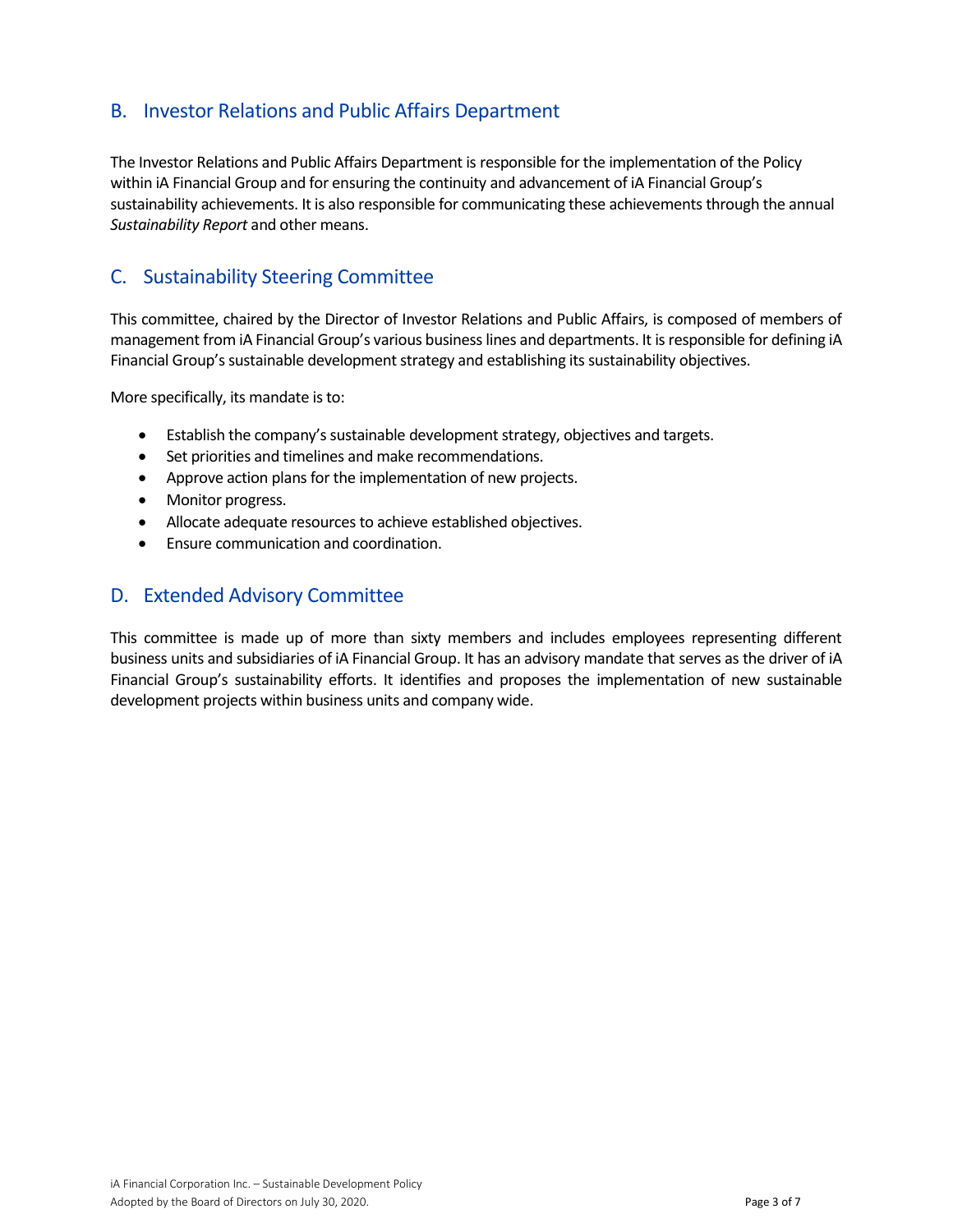# 3. Sustainable development goals

In line with its purpose for clients to be confident and secure about their future, iA Financial Group supports the United Nations' Sustainable Development Goals ("SDG") model, with a focus on the goals listed below. It contributes to the achievement of these goals by having specific objectives regarding its clients, its employees, the community and the environment. Such objectives are aligned with its purpose, mission and values and integrated into its operations. Setting targets and criteria allows the company to measure and evaluate its progress.

# A. SDG #3: Good health and wellbeing

This SDG seeks to give individuals the means to live healthy lives and promote wellbeing for all at all ages.

Our commitment:

- − Offer our clients products and services that provide access to quality health care and health services.
- − Promote healthy lifestyles as well as physical and mental wellbeing among our clients, employees and communities.
- − Support the wellbeing of individuals and the community through our donation and community involvement policy.

#### B. SDG #8: Decent work and economic growth

This SDG seeks to promote inclusive and sustainable economic growth, employment and decent work for all.

Our commitment:

- − Offer our clients products and services that ensure their financial wellbeing by offering them personal insurance coverage and investment solutions to help them achieve their personal goals.
- − Be an employer of choice that offers a rewarding career by offering our employees job stability, advantageous working conditions, support in their development and the opportunity to use their talents and reach their full potential.
- − Support the economic growth of our communities through our sourcing practices and choice of service providers.
- Support education, as well as the integration of people in vulnerable situations in the community, through our donation and community involvement policy.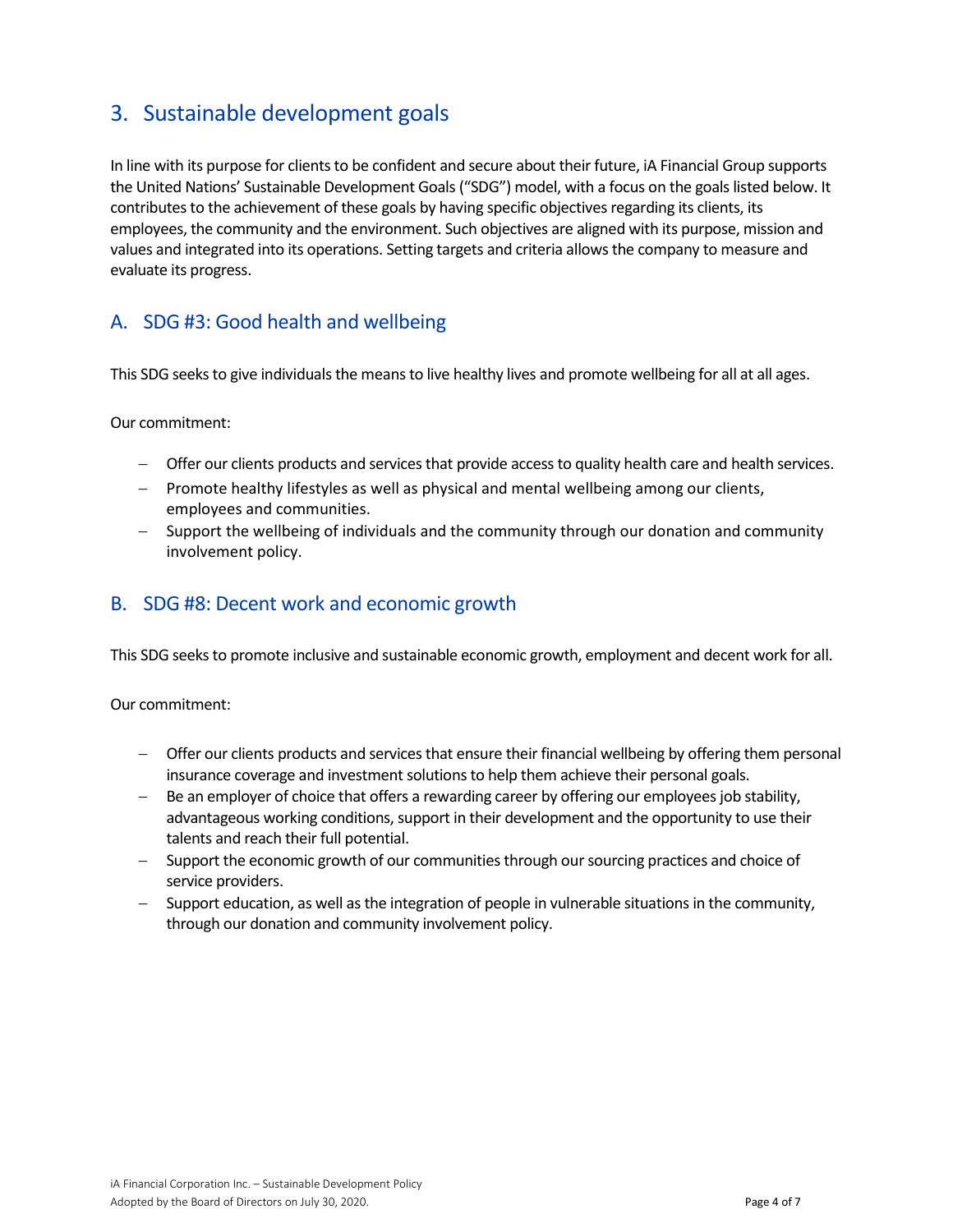# C. SDG #10: Reduced inequalities

This SDG seeks to reduce inequality within and among countries.

Our commitment:

- − Promote a corporate culture based on inclusion.
- − Offer a positive company-wide employee experience and a workplace that promotes diversity and inclusion, regardless of ethnic origin, nationality, language, religious beliefs, gender, sexual orientation, age, marital status, family situation or physical or mental disability.
- − Support the communities in which we operate through our donation and community involvement policy.

#### D. SDG #11: Sustainable cities and communities

This SDG seeks to make cities inclusive, safe, resilient and sustainable.

Our commitment:

- − Measure and manage the environmental performance of our real estate portfolio.
- − Support alternative modes of transportation, such as carpooling, public transit and active transportation, among our employees and the community.
- − Measure and optimize our waste management practices.
- − Promote urban farming and beekeeping projects on our properties, where appropriate.

#### E. SDG #13: Climate action

This SDG seeks urgent action to combat climate change and its impacts.

Our commitment:

- − Become carbon neutral by proactively reducing our carbon footprint at the source and by offsetting residual greenhouse gas emissions through the purchase of carbon credits.
- − Measure and manage the environmental performance of our real estate portfolio.
- − Incorporate environmental concerns in our investment analysis and decision-making processes.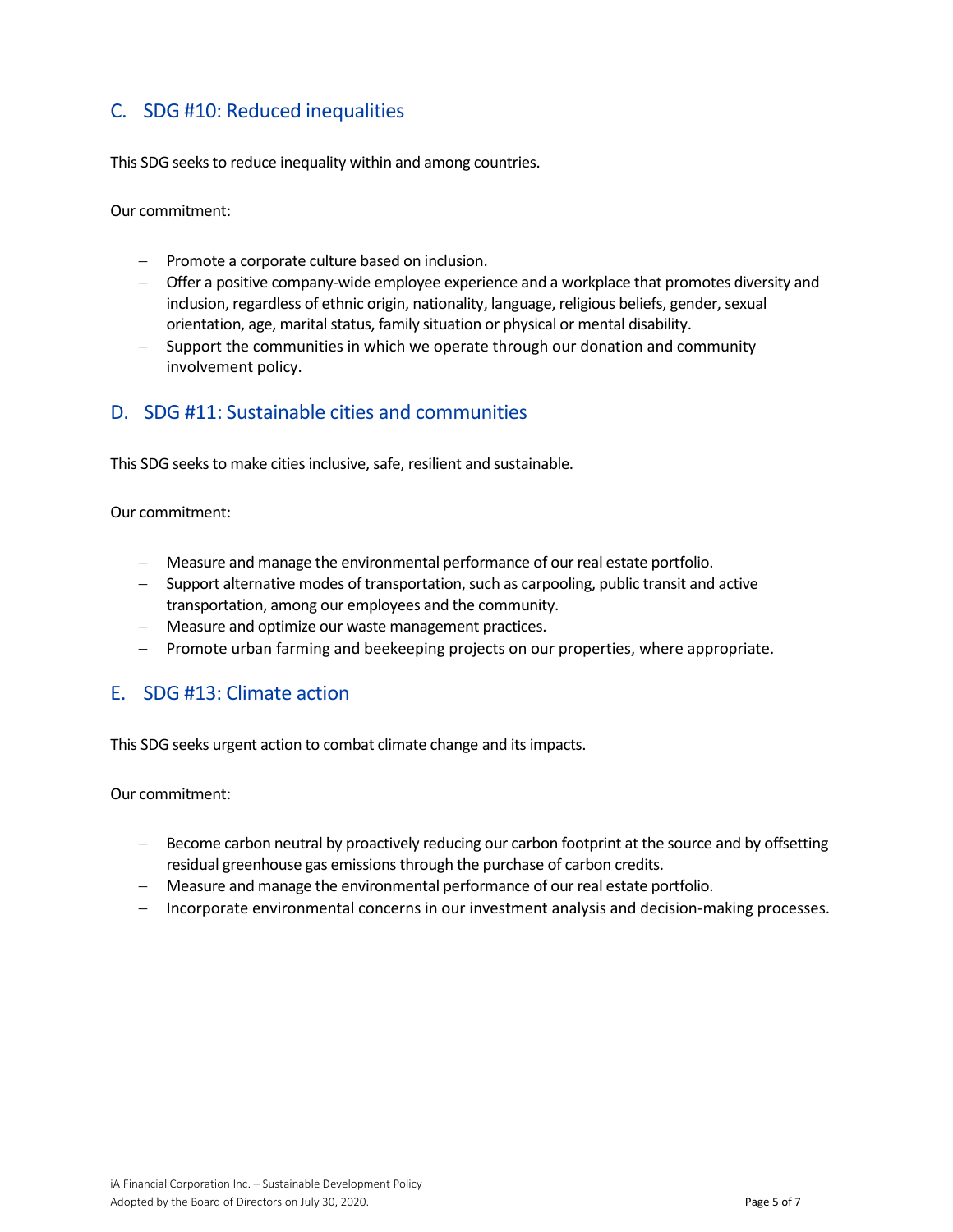# 4. Guidelines

This Policy sets out eight guidelines for iA Financial Group's strategy and actions to achieve its priority United Nations sustainable development goals, as outlined in section 3 of this Policy.

#### A. Ensure the financial wellbeing of our clients

In line with the iA Financial Group mission, ensure the financial wellbeing of our clients by offering them personal insurance coverage and investment solutions to help them achieve their personal goals.

To do this, iA Financial Group aspires to be the company that best meets client expectations, in partnership with our distributors.

#### B. Effectively manage risks

Manage the risks inherent in the conduct of iA Financial Group's business in order to sustain our growth and preserve the long-term balance between risk taking and our risk appetite and tolerance.

#### C. Follow high standards of governance

Follow best governance practices in order to foster our growth, increase our share value and maintain the confidence of our clients and investors.

#### D. Actively contribute to our communities

Support the communities in which we operate through community involvement as a natural extension of our values.

#### E. Manage environmental impact

Reduce our environmental footprint with respect to energy, water, waste management, transportation and indoor and outdoor environments.

#### F. Create a rewarding work environment centred around diversity and inclusion

Be an employer of choice that offers a rewarding career, a positive company-wide employee experience and a workplace that promotes diversity and inclusion, regardless of ethnic origin, nationality, language, religious beliefs, gender, sexual orientation, age, marital status, family situation or physical or mental disability.

#### G. Practice responsible sourcing

Clearly communicate our guidelines and expectations regarding the way our suppliers do business with us.